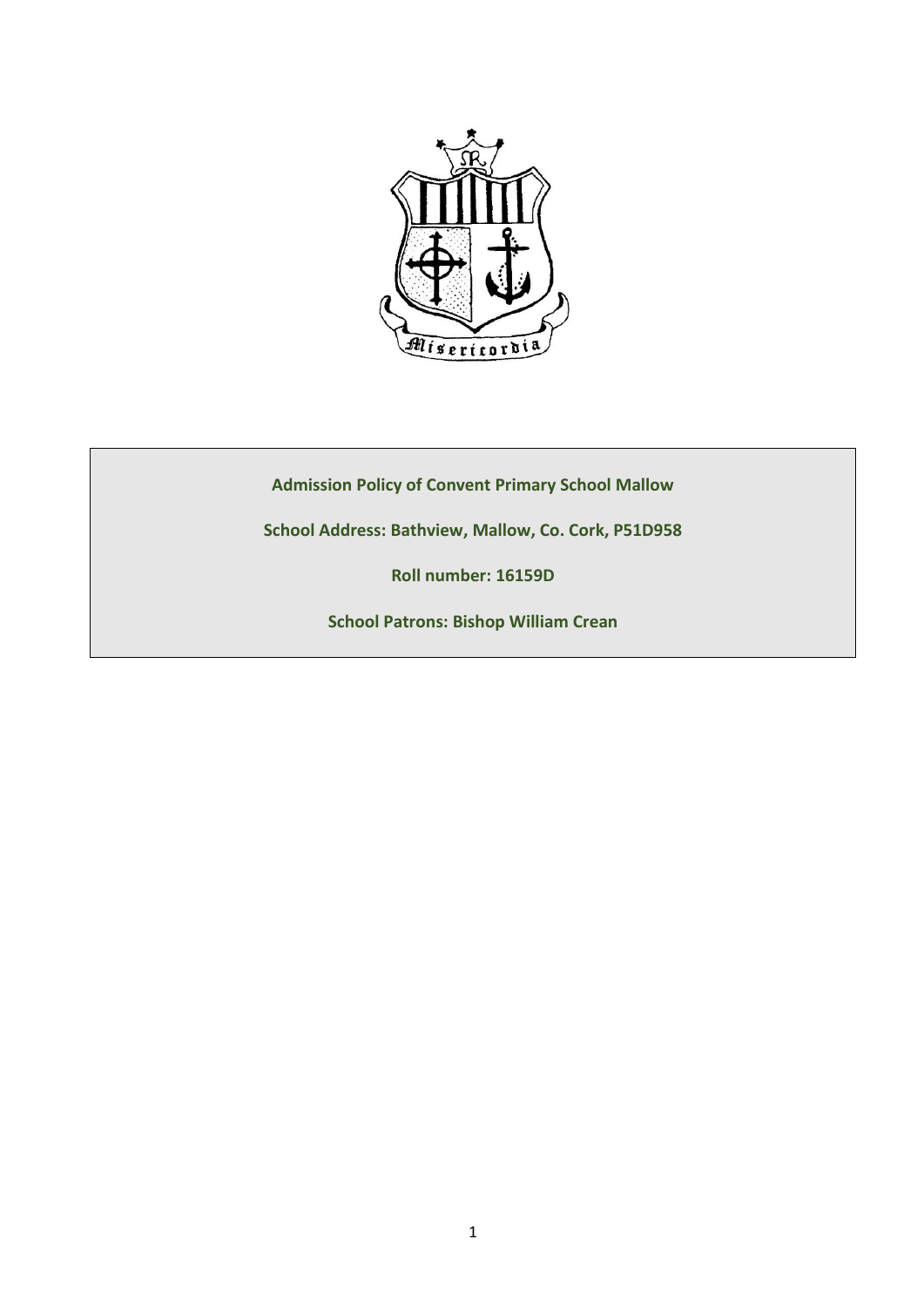| 1. | <b>Introduction</b>                                                                    | 3              |
|----|----------------------------------------------------------------------------------------|----------------|
| 2. | <b>Characteristic Spirit And General Objectives Of The School</b>                      | 3              |
|    | <b>General Objectives</b>                                                              | $\overline{4}$ |
|    | <b>Mission Statement</b>                                                               | 4              |
| З. | <b>Admission Statement</b>                                                             | 4              |
| 4. | <b>Categories Of Special Educational Needs Catered For In The School/Special Class</b> | 5              |
| 5. | <b>Admission of Students</b>                                                           | 6              |
| 6. | Oversubscription                                                                       | 6              |
|    | <b>Selection Criteria: Mainstream Classes</b>                                          | 6              |
|    | Selection Criteria: Autistic Spectrum Disorder Special Classes                         | 7              |
|    | Selection Criteria: Mild/Moderate Learning Disability Special Class                    | 7              |
|    | Two or more students tying for a place                                                 | 7              |
| 7. | What will not be considered or taken into account                                      | 8              |
| 8. | <b>Decisions on Applications</b>                                                       | 8              |
| 9. | <b>Notifiying Applicants of Decisions</b>                                              | 8              |
|    | 10. Acceptance of an offer by and applicant                                            | 9              |
|    | 11. Circumstances in which offers may not be made or may be withdrawn                  | 8              |
|    | 12. Sharing of Data with other schools                                                 | 9              |
|    | 13. Waiting list in the event of oversubscription                                      | 10             |
|    | 14. Late Applications                                                                  | 10             |
|    | 15. Procedures for admission of students to other years and during the school year     | 10             |
|    | 16. Declaration in relation to the non-charging of fees                                | 11             |
|    | 17. Arrangements regarding students not attending religious instruction                | 11             |
|    | 18. Reviews/Appeals                                                                    |                |
|    | Review of decisions by the Board of Management                                         | 11             |
|    | Right of appeal                                                                        | 11             |

**Admission Policy Contents Page**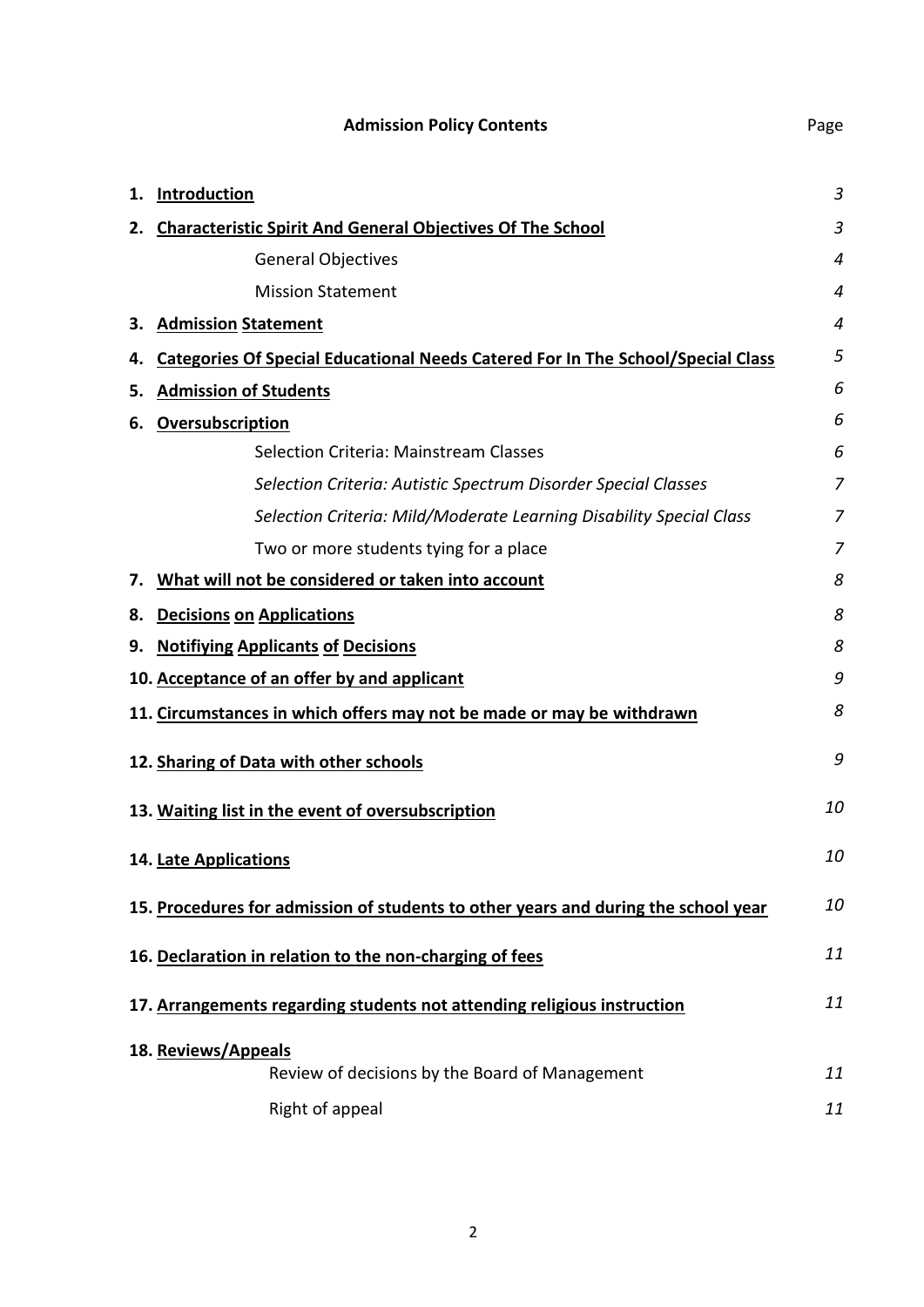## **1. Introduction**

This Admission Policy complies with the requirements of the Education Act 1998, the Education (Admission to Schools) Act 2018 and the Equal Status Act 2000. In drafting this policy, the Board of Management of the school has consulted with school staff, the school patron and with parents of children attending the school.

The policy was approved by the school patron in October 2020. It is published on the school's website and will be made available in hardcopy, on request, to any person who requests it.

The relevant dates and timelines for the Convent Primary admission process are set out in the school's annual admission notice which is published annually on the school's website/ Facebook page at least one week before the commencement of the admission process for the school year concerned.

This policy must be read in conjunction with the annual admission notice for the school year concerned.

The application form for admission is published on the school's website/ Facebook page and will be made available in hardcopy on request to any person who requests it.

# **2. Characteristic spirit and general objectives of the school**

The Convent Primary School is a Catholic all girls primary school with coeducational special classes with a Catholic ethos under the patronage of the Bishop of Cloyne.

"Catholic Ethos" in the context of a Catholic primary school means the ethos and characteristic spirit of the Roman Catholic Church, which aims at promoting:

- (a) the full and harmonious development of all aspects of the person of the pupil, including the intellectual, physical, cultural, moral and spiritual aspects; and
- (b) a living relationship with God and with other people; and
- (c) a philosophy of life inspired by belief in God and in the life, death and resurrection of Jesus; and
- (d) the formation of the pupils in the Catholic faith,

and which school provides religious education for the pupils in accordance with the doctrines, practices and traditions of the Roman Catholic Church, and/or such ethos and/or characteristic spirit as may be determined or interpreted from time to time by the Irish Episcopal Conference.

In accordance with S.15 (2) (b) of the Education Act, 1998 the Board of Management of [Insert the name of the school] shall uphold, and be accountable to the patron for so upholding, the characteristic spirit of the school as determined by the cultural, educational, moral, religious, social, linguistic and spiritual values and traditions which inform and are characteristic of the objectives and conduct of the school.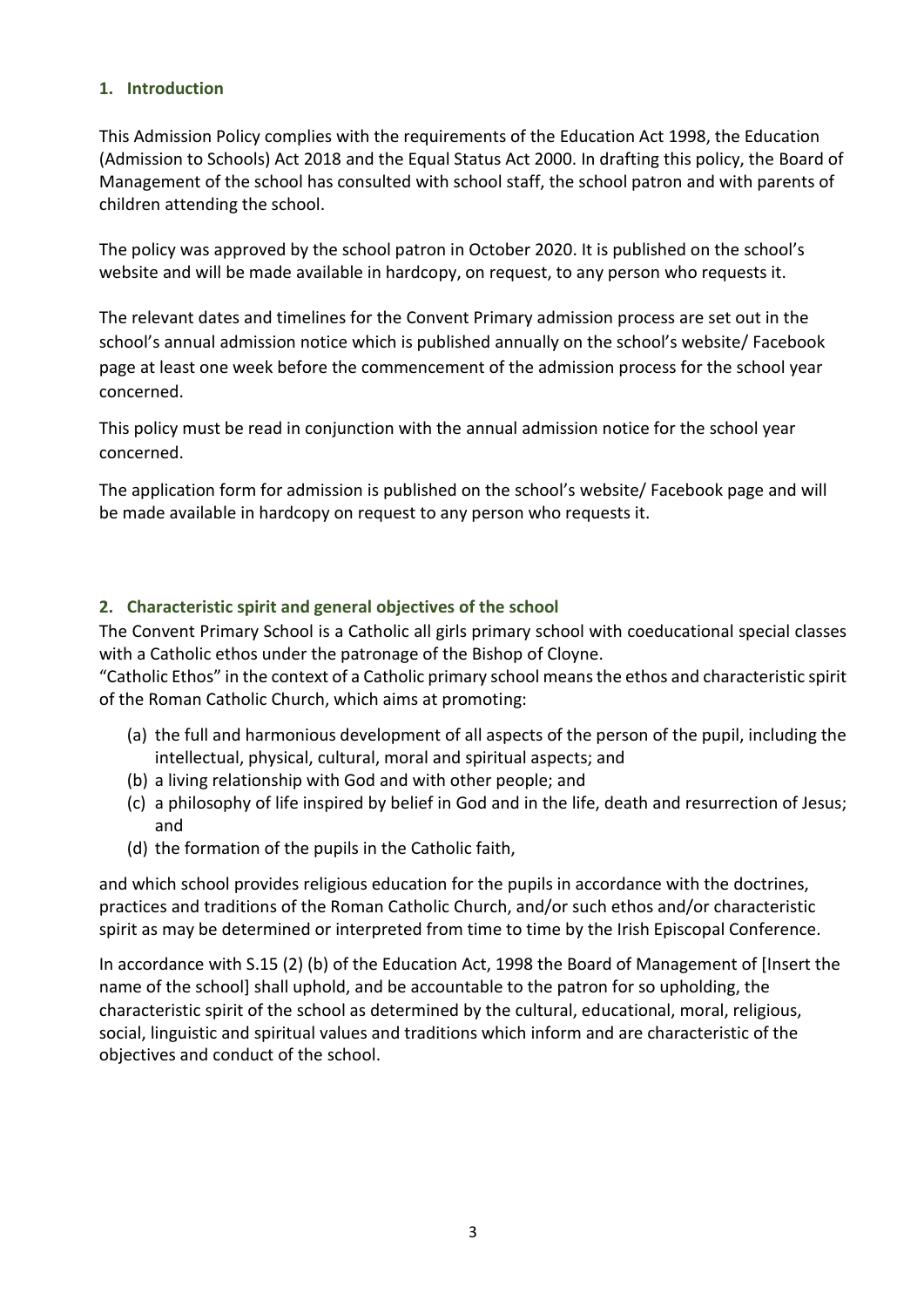# **General Objectives**

The Convent Primary School promotes Gospel values in a Christian learning community, where children can grow in knowledge and understanding and in the acquisition of skills, attitudes and values. We are fully committed to offering excellence in education by:

- promoting the highest possible achievement for our pupils;
- encouraging children to grow within the Catholic faith;
- establishing the foundations for lifelong learning;
- welcoming input from parents/guardians to complement the skills and experience of our professional teaching staff;
- ensuring that our school is central to the parish, reaching out to embrace the wider community;
- uniting all staff; parents/guardians and Board of Management in our aim to be a leading school in the Diocese of Cloyne

Our aim is that all children should leave our school with the basic skills of reading, writing and numeracy, an enthusiasm for learning, a thirst for knowledge, an appreciation of their religion and the world in which they live and, above all, many happy memories.

## **Mission Statement**

Our school has a Catholic ethos and is inspired by the Mercy philosophy of education which is "committed to the holistic development and the achievement of the full potential of each student, particularly those who are disadvantaged or marginalised." Our aim then, and our focus, is to ensure your child develops her/his potential to the full in a happy, secure learning environment. To this end, we nurture an atmosphere of care, respect and joy in the school and in everything we do. We, the Staff, are committed to ongoing whole-school development in collaboration and partnership with our Board of Management, the Parents and the wider community

# **3. Admission Statement**

Convent Primary School will not discriminate in its admission of a student to the school on any of the following:

- (a) the gender ground of the student or the applicant in respect of the student concerned,
- (b) the civil status ground of the student or the applicant in respect of the student concerned,
- (c) the family status ground of the student or the applicant in respect of the student concerned,
- (d) the sexual orientation ground of the student or the applicant in respect of the student concerned,
- (e) the religion ground of the student or the applicant in respect of the student concerned,
- (f) the disability ground of the student or the applicant in respect of the student concerned,
- (g) the ground of race of the student or the applicant in respect of the student concerned,
- (h) the Traveller community ground of the student or the applicant in respect of the student concerned, or
- (i) the ground that the student or the applicant in respect of the student concerned has special educational needs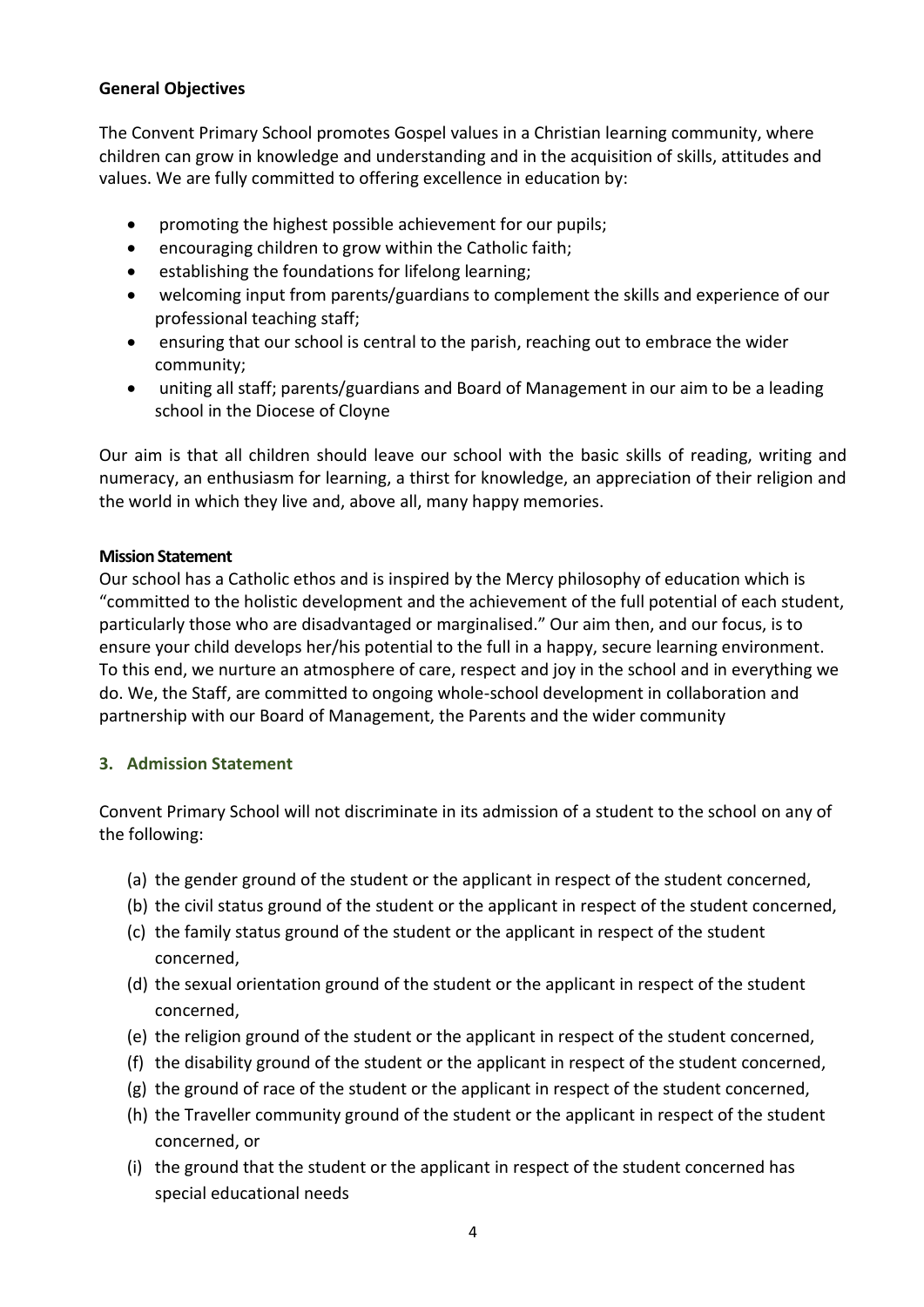As per section 61 (3) of the Education Act 1998, 'civil status ground', 'disability ground', 'discriminate', 'family status ground', 'gender ground', 'ground of race', 'religion ground', 'sexual orientation ground' and 'Traveller community ground' shall be construed in accordance with section 3 of the Equal Status Act 2000.

The Convent Primary School is an all-girls school and does not discriminate where it refuses to admit a boy applying for admission to this school. However, boys are accepted into our Special classes which are coeducational.

The Convent Primary School is a school whose objective is to provide education in an environment which promotes certain religious values and does not discriminate where it refuses to admit as a student a person who is not Catholic and it is proved that the refusal is essential to maintain the ethos of the school.

The Convent Primary School is a school which has established classes, with the approval of the Minister for Education and Skills, which provides an education exclusively for students with a category or categories of special educational needs specified by the Minister and may refuse to admit to the class a student who does not have the category of needs specified.

# **4. Categories of Special Educational Needs catered for in the school/special class**

The Convent Primary School with the approval of the Minister for Education and Skills, has established classes to provide an education exclusively for students with Autism and a class exclusively for students with Mild/Moderate Learning Difficulties (MMLD).

For ASD classes, places are considered on the basis of (a) a diagnosis of ASD from a relevant professional (ICD-10, DSM IV OR V) and (b) a recommendation from that professional, that the pupil would benefit from placement in a Special ASD Class attached to a mainstream school.

The maximum number of pupils in a Special Class for ASD is six pupils (Department of Education and Skills).

For the MMLD class, places are considered on the basis of (a) a diagnosis of MMLD from a relevant professional (ICD-10, DSM IV OR V) and (b) a recommendation from that professional, that the pupil would benefit from placement in the Special Mild/Moderate Class attached to a mainstream school

The maximum number of pupils in a Special Class for MMLD is nine pupils (Department of Education and Skills).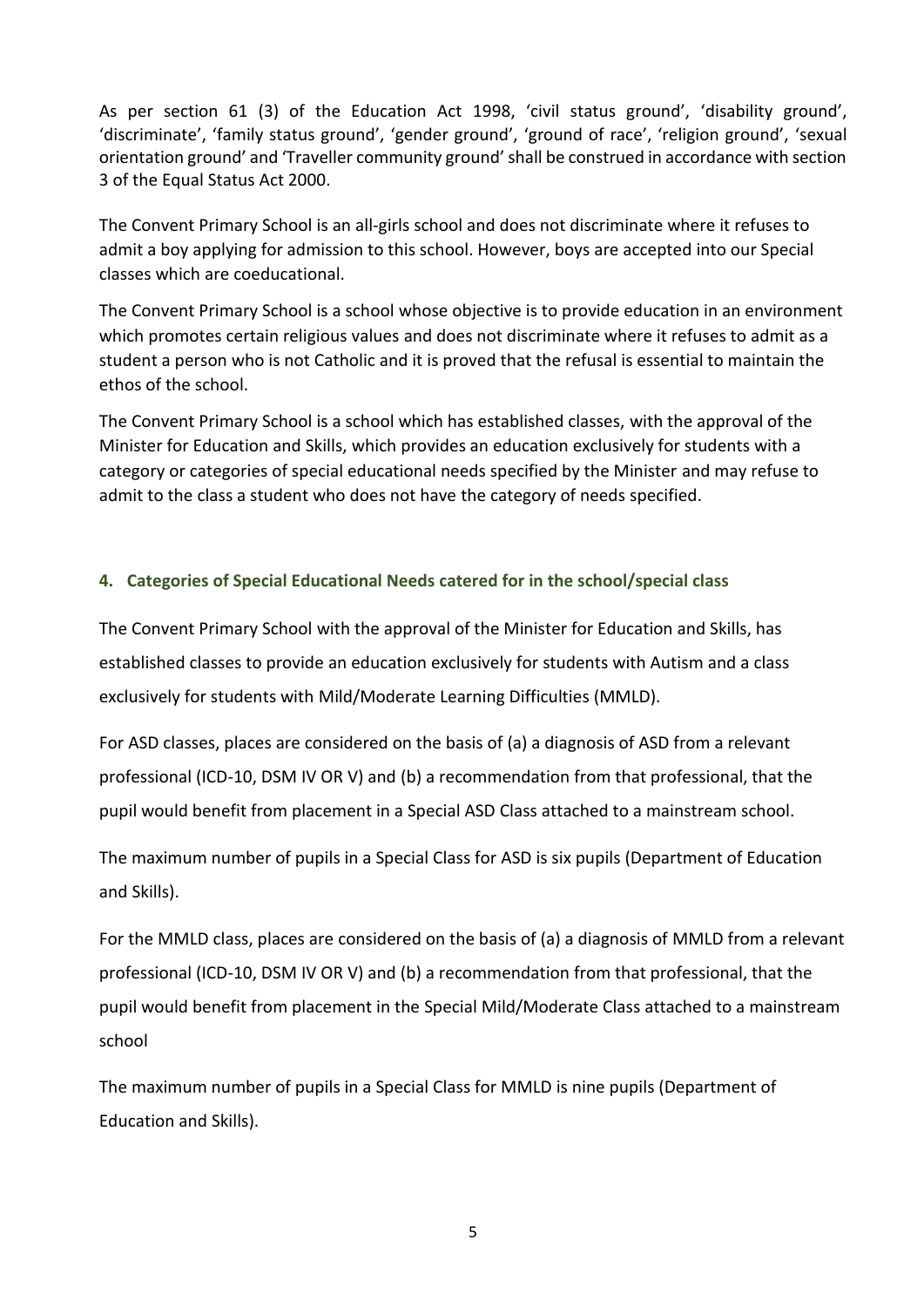## **5. Admission of Students**

This school shall admit each student seeking admission except where –

- a) the school is oversubscribed (please see [section 6](#page-5-0) below for further details)
- b) a parent of a student, when required by the principal in accordance with section 23(4) of the Education (Welfare) Act 2000, fails to confirm in writing that the code of behaviour of the school is acceptable to him or her and that he or she shall make all reasonable efforts to ensure compliance with such code by the student

The Convent Primary School provides mainstream education exclusively for girls and may refuse to admit a student who is not of the gender provided for by this school, other than into our Special classes which are coeducational.

The Convent Primary School is a Catholic School and may refuse to admit a student who is not of the Catholic Faith where it is proved that the refusal is essential to maintain the ethos of the school.

The special classes attached to the Convent Primary School are coeducational and provide an education exclusively for students with Autism and MMLD and the school may refuse admission to these classes, where the student concerned does not have the specified category of special educational needs provided for in the class.

## <span id="page-5-0"></span>**6. Oversubscription**

In the event that the school is oversubscribed, the school will, when deciding on applications for admission, apply the following selection criteria in the order listed below to those applications that are received within the timeline for receipt of applications as set out in the school's annual admission notice:

### **Selection Criteria: Mainstream classes**

- 1. Siblings of children (includes step sibling, foster children resident at the same address) who already attend the Covent Primary
- 2. Siblings of past pupils priority to eldest.
- 3. Children attending Scoil Íosagain.
- 4. Children living within Parish priority to eldest.
- 5. Children living in neighbouring / adjoining Parishes priority to eldest.
- 6. Children of Staff priority to eldest.
- 7. Children of past pupils priority to eldest.
- 8. All others giving priority to eldest.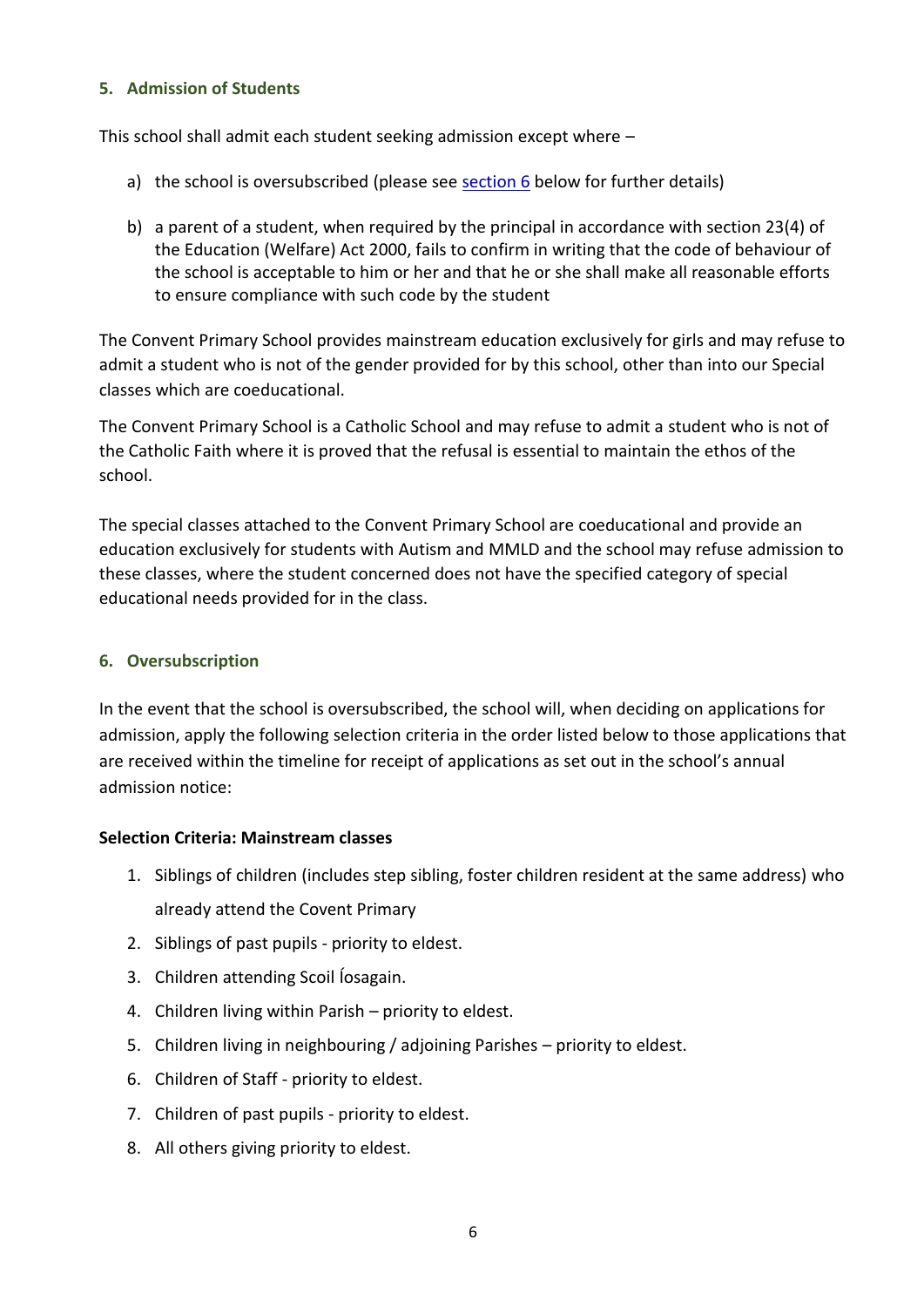# **Selection Criteria: Autistic Spectrum Disorder (ASD) Special Classes:**

- 1. A child enrolled in our Early Intervention Class-priority to eldest. Please note that enrolment in the Early Intervention Class at the Convent Primary School does not guarantee placement in our ASD Special Classes.
- 2. A pupil enrolled in mainstream in the Convent Primary School
- 3. Siblings of children (includes step sibling, foster children resident at the same address) who already attend the Covent Primary
- 4. Siblings of past pupils priority to eldest.
- 5. Children attending Scoil Íosagain.
- 6. Children of Staff priority to eldest.
- 7. Children of past pupils priority to eldest.
- 8. Children living within Parish priority to eldest.
- 9. Children living in neighbouring / adjoining Parishes priority to eldest.
- 10. All others giving priority to eldest.

# **Selection Criteria: Learning Resource Special Class:**

- 1. A pupil enrolled in mainstream in the Convent Primary School
- 2. Siblings of children (includes step sibling, foster children resident at the same address) who already attend the Covent Primary
- 3. Siblings of past pupils priority to eldest.
- 4. Children attending Scoil Íosagain.
- 5. Children of Staff priority to eldest.
- 6. Children of past pupils priority to eldest.
- 7. Children living within Parish priority to eldest.
- 8. Children living in neighbouring / adjoining Parishes priority to eldest.
- 9. All others giving priority to eldest.

# **Two or more students tying for place:**

In the event of a tie in any of the above categories (Mainstream or Special Class) the outcome will be determined by the drawing of lots / random selection, independently verified in the presence of staff and members of the parent body.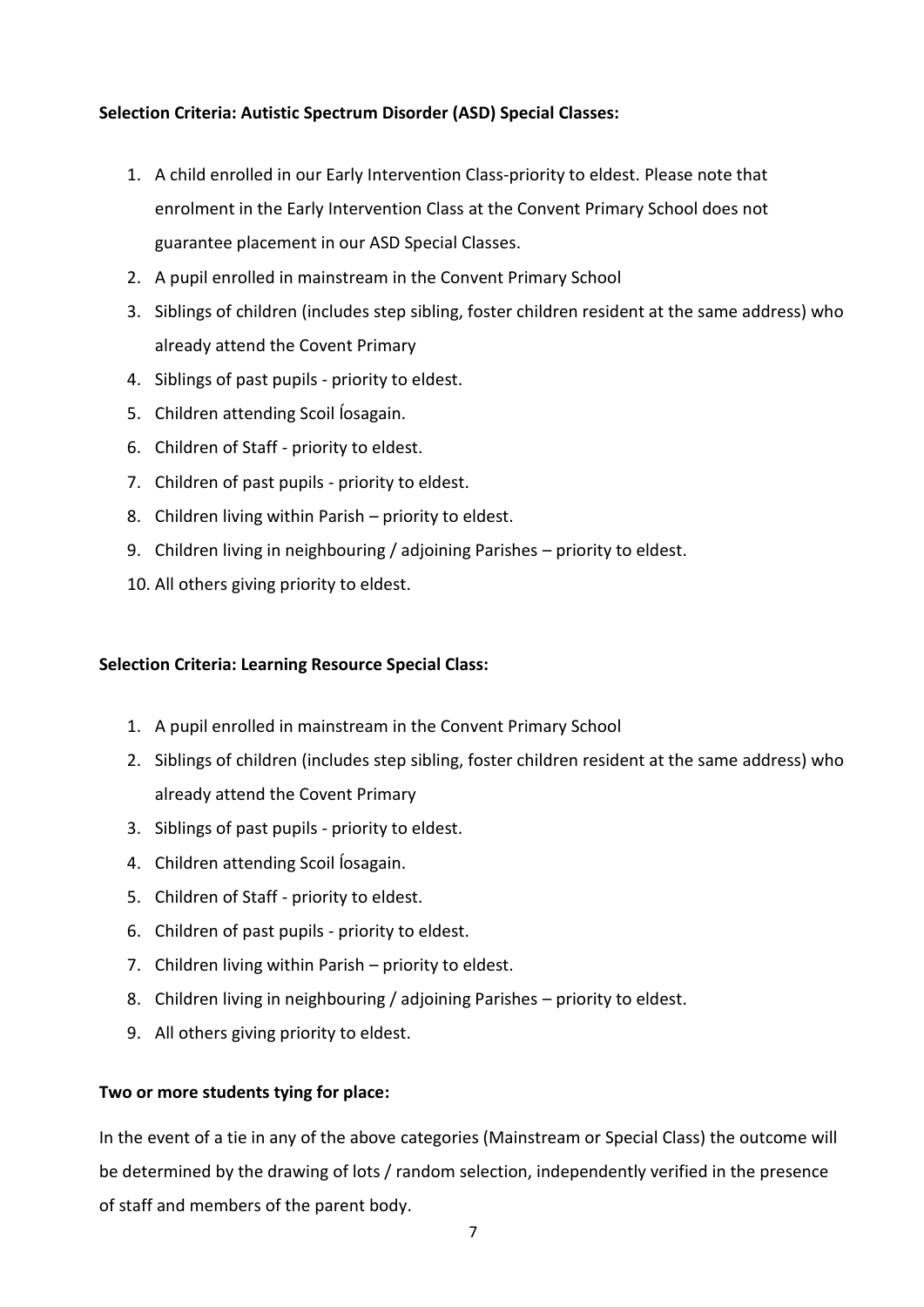# **7. What will not be considered or taken into account**

In accordance with section 62(7) (e) of the Education Act, the school will not consider or take into account any of the following in deciding on applications for admission or when placing a student on a waiting list for admission to the school:

- (a)a student's prior attendance at a pre-school or pre-school service, including naíonraí, other than Scoil Iosagain or other than in relation to a student's prior attendance at our Early Intervention Class.
- (b)the payment of fees or contributions (howsoever described) to the school;
- (c) a student's academic ability, skills or aptitude; other than in relation to: admission to a special class insofar as it is necessary in order to ascertain whether or not the student has the category of special educational needs concerned.
- (d)the occupation, financial status, academic ability, skills or aptitude of a student's parents;
- (e)a requirement that a student, or his or her parents, attend an interview, open day or other meeting as a condition of admission;
- (f) a student's connection to the school by virtue of a member of his or her family attending or having previously attended the school; other than, in the case of the selection criteria based on (1) siblings of a student attending or having attended the school and/or (2) parents of a student having attended the school.

(g)the date and time on which an application for admission was received by the school This is subject to the application being received at any time during the period specified for receiving applications set out in the annual admission notice of the school for the school year concerned. This is also subject to the school making offers based on existing waiting lists (up until  $31<sup>st</sup>$  January 2025 only).

# **8. Decisions on applications**

All decisions on applications for admission to the Convent Primary School will be based on the following:

- Our school's admission policy
- The school's annual admission notice (where applicable)
- The information provided by the applicant in the school's official application form received during the period specified in our annual admission notice for receiving applications

Selection criteria that are not included in our school admission policy will not be used to make a decision on an application for a place in our school.

# **9. Notifying applicants of decisions**

Applicants will be informed in writing as to the decision of the school, within the timeline outlined in the annual admissions notice.

If a student is not offered a place in our school, the reasons why they were not offered a place will be communicated in writing to the applicant, including, where applicable, details of the student's ranking against the selection criteria and details of the student's place on the waiting list for the school year concerned. Applicants will be informed of the right to seek a review/right of appeal of the school's decision (see [section 18](#page-10-0) below for further details).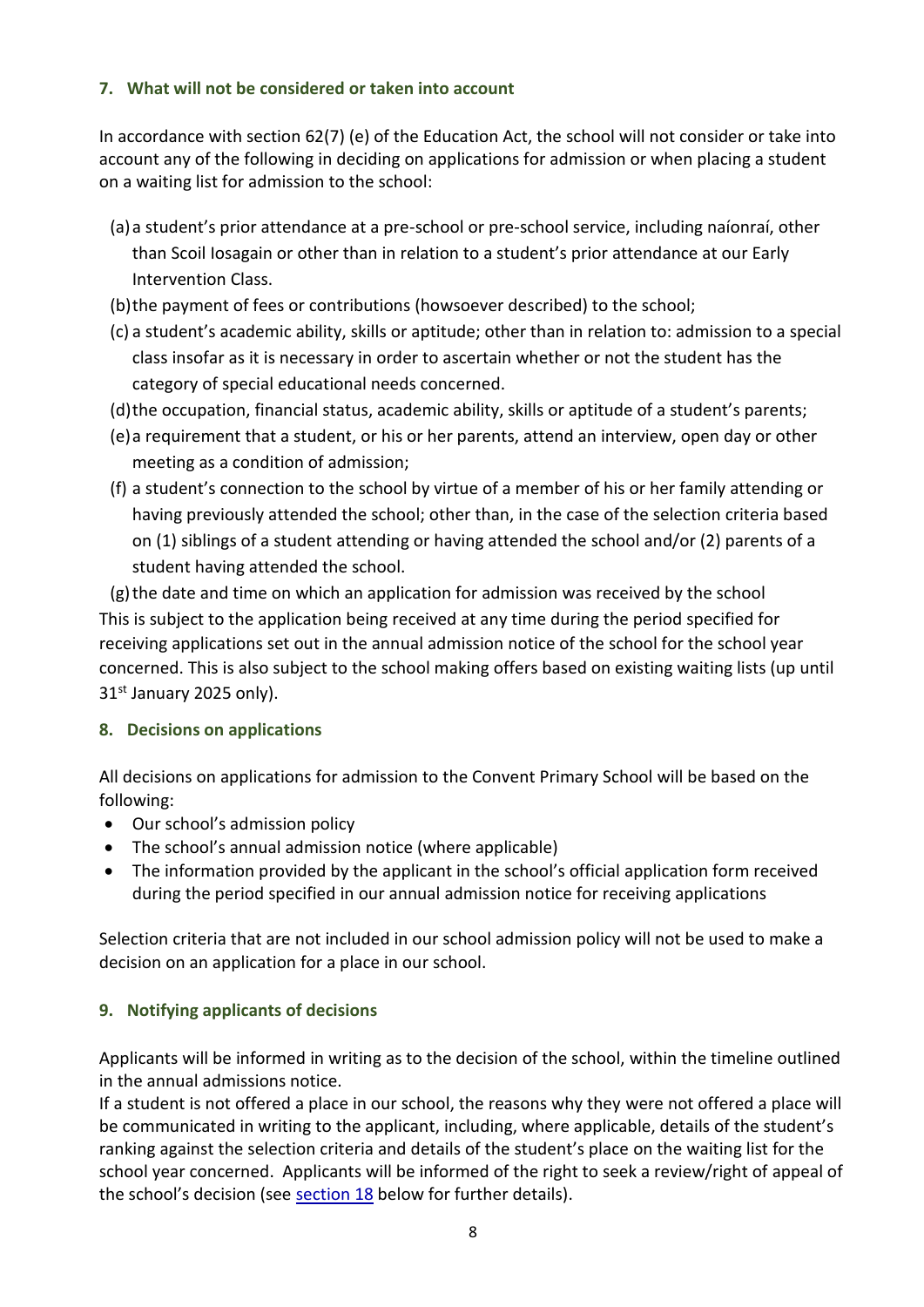# **10. Acceptance of an offer of a place by an applicant**

In accepting an offer of admission from the Convent Primary School, you must indicate— (i) whether or not you have accepted an offer of admission for another school or schools. If you have accepted such an offer, you must also provide details of the offer or offers concerned and (ii) whether or not you have applied for and awaiting confirmation of an offer of admission from another school or schools, and if so, you must provide details of the other school or schools concerned.

## **11. Circumstances in which offers may not be made or may be withdrawn**

An offer of admission may not be made or may be withdrawn by the Convent Primary School where—

- (i) it is established that information contained in the application is false or misleading.
- (ii) an applicant fails to confirm acceptance of an offer of admission on or before the date set out in the annual admission notice of the school.
- (iii) the parent of a student, when required by the principal in accordance with section 23(4) of the Education (Welfare) Act 2000, fails to confirm in writing that the code of behaviour of the school is acceptable to him or her and that he or she shall make all reasonable efforts to ensure compliance with such code by the student; or
- (iv) an applicant has failed to comply with the requirements of 'acceptance of an offer' as set out above.

### **12. Sharing of Data with other schools**

Applicants should be aware that section 66(6) of the Education (Admission to Schools) Act 2018 allows for the sharing of certain information between schools in order to facilitate the efficient admission of students.

Section 66(6) allows a school to provide a patron or another Board of Management with a list of the students in relation to whom—

- (i) an application for admission to the school has been received,
- (ii) an offer of admission to the school has been made, or
- (iii) an offer of admission to the school has been accepted.

The list may include any or all of the following:

- (i) the date on which an application for admission was received by the school;
- (ii) the date on which an offer of admission was made by the school;
- (iii) the date on which an offer of admission was accepted by an applicant;

(iv) a student's personal details including his or her name, address, date of birth and personal public service number (within the meaning of section 262 of the Social Welfare Consolidation Act 2005).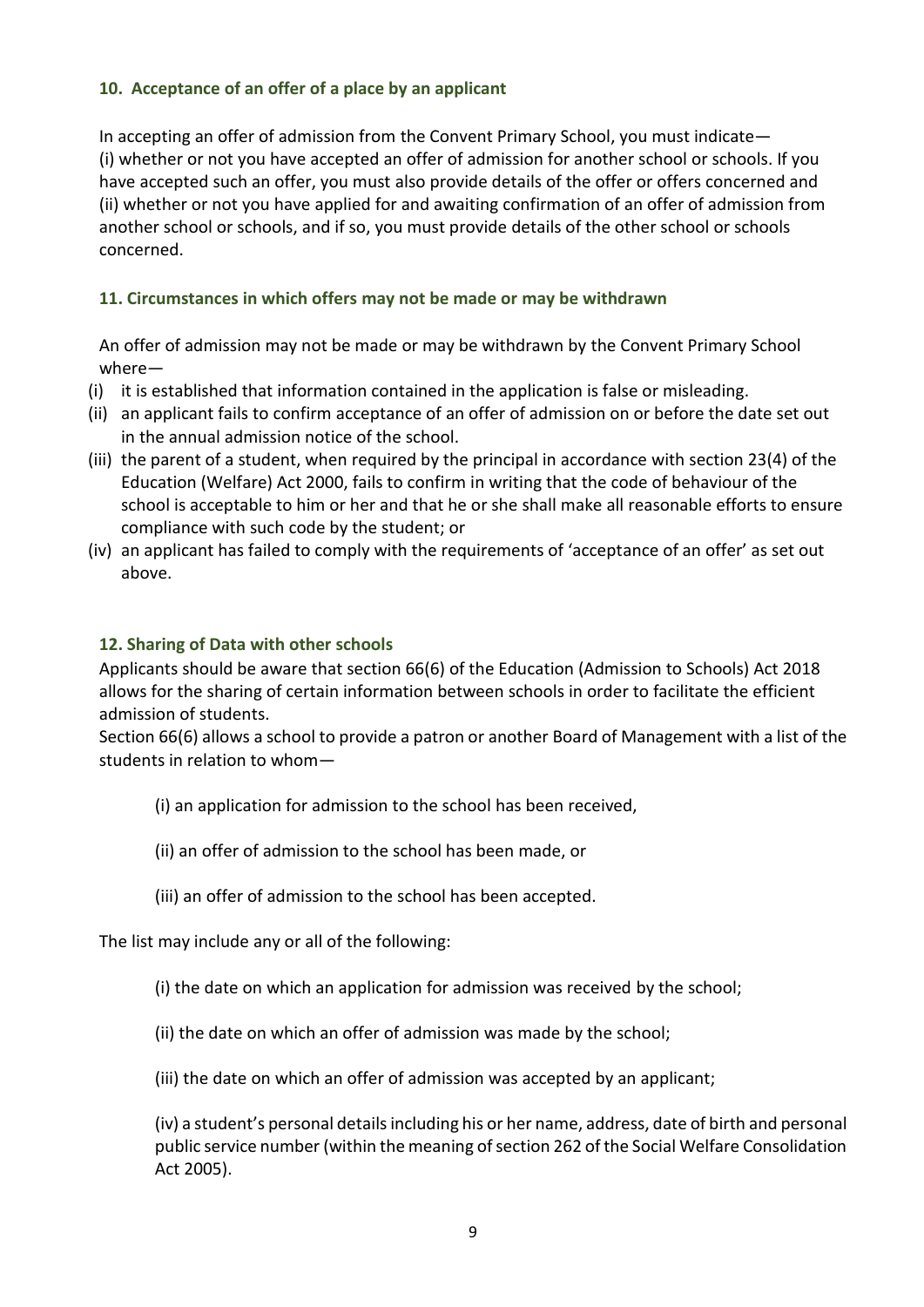# **13. Waiting list in the event of oversubscription**

In the event of there being more applications to the school year concerned than places available, a waiting list of students whose applications for admission to the Convent Primary School were unsuccessful due to the school being oversubscribed will be compiled and will remain valid for the school year in which admission is being sought.

Placement on the waiting list of the Convent Primary School is in the order of priority assigned to the students' applications after the school has applied the selection criteria in accordance with this admission policy.

Applicants whose applications are received after the closing date, outlined in the Annual Admission Notice, will be placed at the end of the waiting list in order of the date of receipt of the application.

Offers of any subsequent places that become available for and during the school year in relation to which admission is being sought will be made to those students on the waiting list, in accordance with the order of priority in relation to which the students have been placed on the list.

# **14. Late Applications**

All applications for admission received after the closing date as outlined in the annual admission notice will be considered and decided upon in accordance with our school's admissions policy, the Education Admissions to School Act 2018 and any regulations made under that Act. Late applicants will be notified of the decision in respect of their application no later than three weeks after the date on which the school received the application. Late applicants will be offered a place if there is place available. In the event that there is no place available, the name of the applicant will be added to the waiting list as set out in Section 13. Waiting lists will remain valid for the school year in which admission is being sought.

# **15. Procedures for admission of students to other years and during the school year**

The procedures of the school in relation to the admission of students who are not already admitted to the school to classes or years other than the school's intake group are as follows

- 1. Parents request an application form / form is available on website / by contacting the school.
- 2. Parents complete and submit application form by due date either as in Notice or whatever timeline is agreed.
- 3. School makes decisions on applications received.
- 4. Parents notified
	- a. School offers a place or
	- b. School places applicant on waiting list for the year concerned.
- 5. Applicant accepts the place & accepts the Code of Behaviour (Section 11) or applicant refuses place.
- 6. In the event of being unable to enrol a child in any school year, the child's name will be placed on a waiting list.
- 7. If refused, the applicant will be notified of their entitlement to appeal the decision under Section 29 of the Education Act 1998

The procedures of the school in relation to the admission of students who are not already admitted to the school, after the commencement of the school year in which admission is sought, are as follows:

As above – However, parents are notified of the decision within 3 weeks of receiving an application.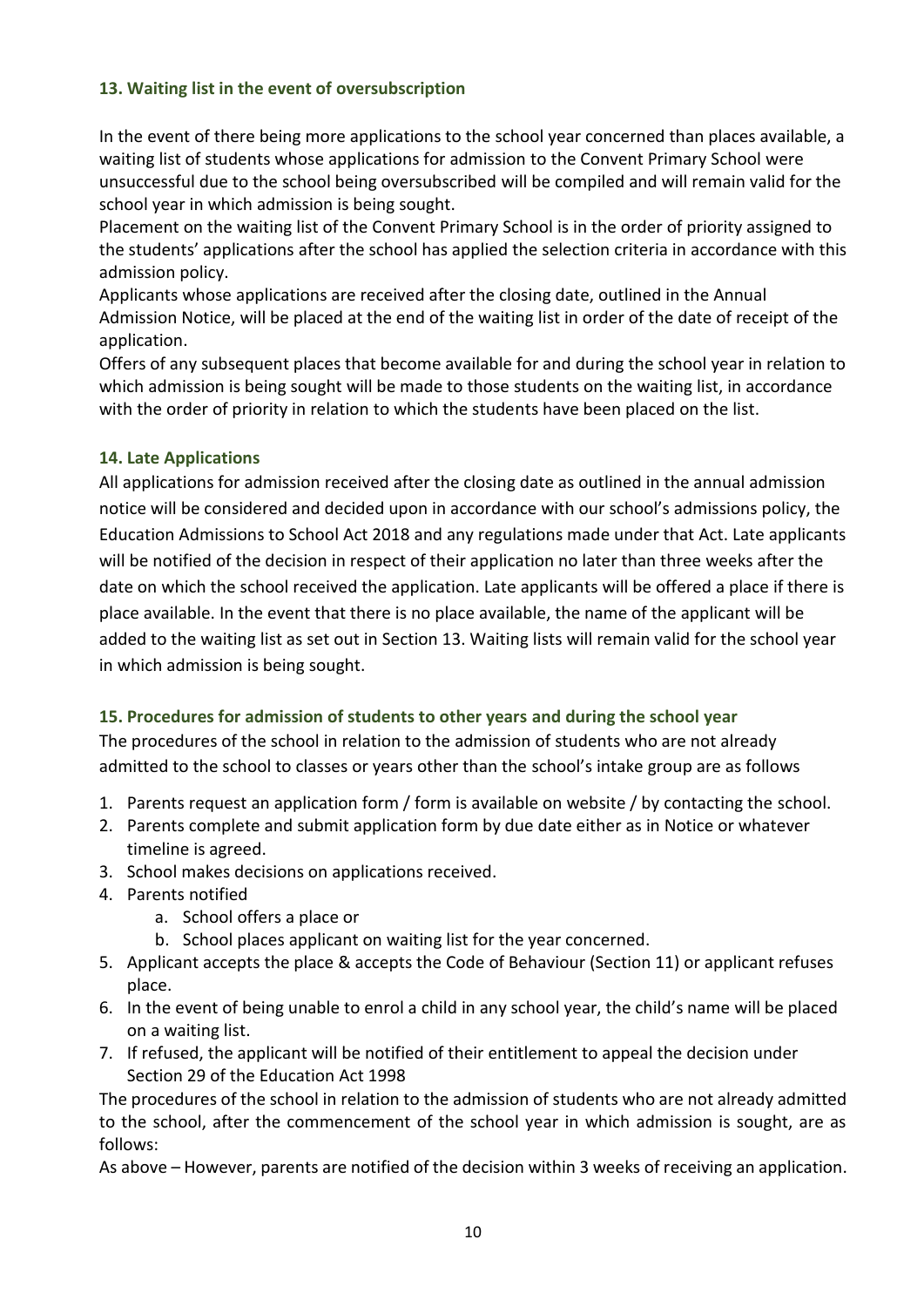## **16. Declaration in relation to the non-charging of fees**

The Board of Management of the Convent Primary School or any persons acting on its behalf will not charge fees for or seek payment or contributions (howsoever described) as a condition of-

- (a) an application for admission of a student to the school, or
- (b) the admission or continued enrolment of a student in the school.

## **17. Arrangements regarding students not attending religious instruction**

The following are the school's arrangements for students, where the parents have requested that the student attend the school without attending religious instruction in the school. These arrangements will not result in a reduction in the school day of such students:

A written request should be made to the Principal of the school. A meeting will then be arranged with the parent(s)/guardian(s) as the case may be, to discuss how the request may be accommodated by the school.

### <span id="page-10-0"></span>**18. Reviews/appeals**

### **Review of decisions by the Board of Management**

The parent may request the board to review a decision to refuse admission. Such requests must be made in accordance with Section 29C of the Education Act 1998.

The timeline within which such a review must be requested and the other requirements applicable to such reviews are set out in the procedures determined by the Minister under section 29B of the Education Act 1998 which are published on the website of the Department of Education and Skills.

The board will conduct such reviews in accordance with the requirements of the procedures determined under Section 29B and with section 29C of the Education Act 1998.

**Note:** Where an applicant has been refused admission due to the school being oversubscribed, the applicant **must request a review** of that decision by the Board of Management prior to making an appeal under section 29 of the Education Act 1998.

Where an applicant has been refused admission due to a reason other than the school being oversubscribed, the applicant **may request a review** of that decision by the Board of Management prior to making an appeal under section 29 of the Education Act 1998.

### **Right of appeal**

Under Section 29 of the Education Act 1998, the parent of the student may appeal a decision of this school to refuse admission.

An appeal may be made under Section 29 (1) (c) (i) of the Education Act 1998 where the refusal to admit was due to the school being oversubscribed.

An appeal may be made under Section 29 (1) (c) (ii) of the Education Act 1998 where the refusal to admit was due a reason other than the school being oversubscribed.